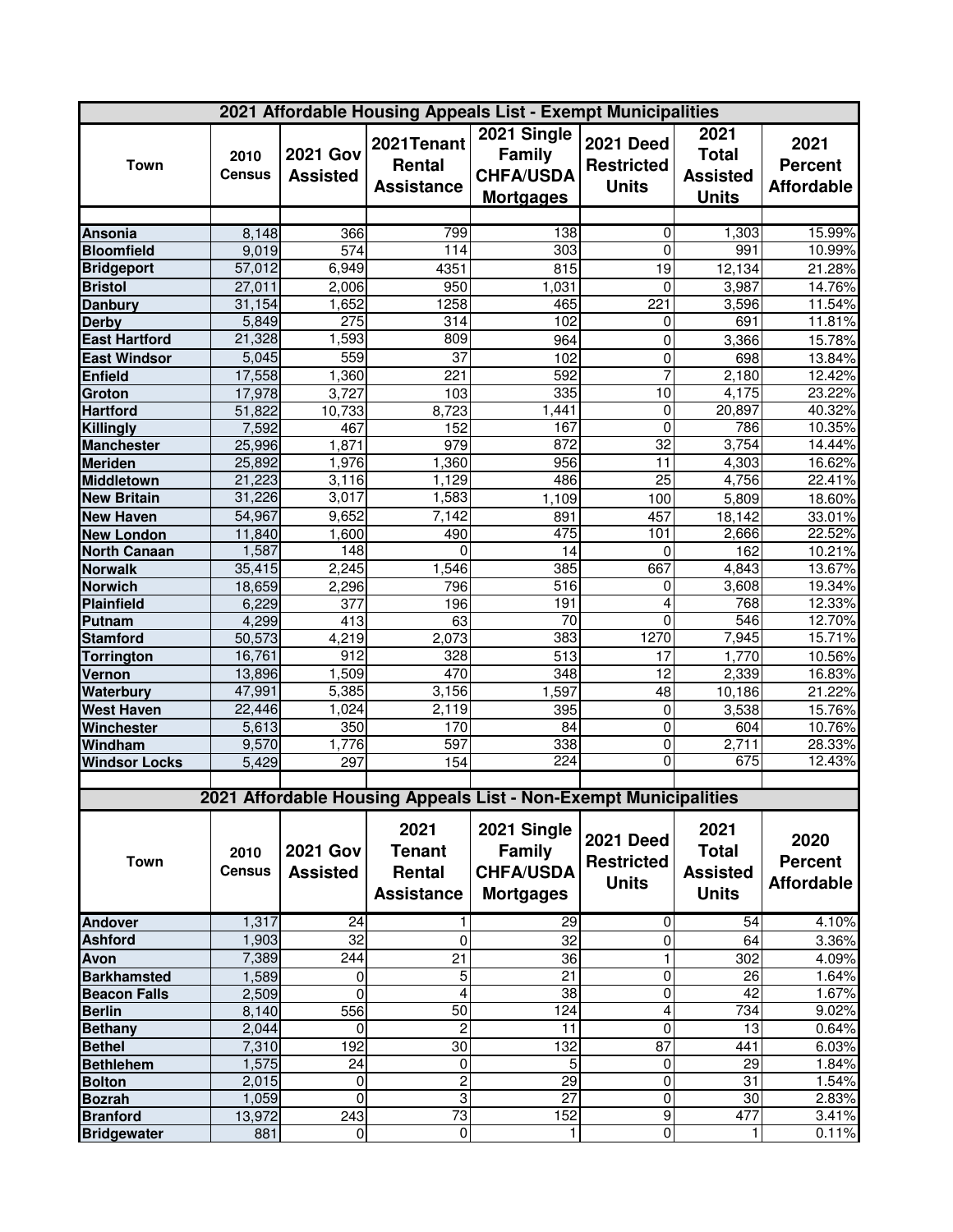| <b>Brookfield</b>   | 6,562            | 155              | 22              | 97               | 77                      | 351             | 5.35% |
|---------------------|------------------|------------------|-----------------|------------------|-------------------------|-----------------|-------|
| <b>Brooklyn</b>     | 3,235            | 232              | 10              | 63               | $\pmb{0}$               | 305             | 9.43% |
| <b>Burlington</b>   | 3,389            | $\overline{27}$  | 0               | 44               | $\overline{0}$          | $\overline{71}$ | 2.10% |
| Canaan              | 779              | 1                | 3               | 4                | 1                       | 9               | 1.16% |
| Canterbury          | 2,043            | $\overline{76}$  | $\mathbf{1}$    | 61               | $\overline{0}$          | 138             | 6.75% |
| Canton              | 4,339            | 251              | 31              | 48               | $\overline{32}$         | 362             | 8.34% |
| <b>Chaplin</b>      | 988              | 0                | $\overline{c}$  | $\overline{35}$  | 0                       | $\overline{37}$ | 3.74% |
| <b>Cheshire</b>     | 10,424           | 258              | 23              | 88               | 17                      | 386             | 3.70% |
| <b>Chester</b>      | 1,923            | 23               | 4               | 15               | $\overline{0}$          | 42              | 2.18% |
| <b>Clinton</b>      | 6,065            | 105              | $\overline{8}$  | 60               | $\overline{0}$          | 173             | 2.85% |
| <b>Colchester</b>   | 6,182            | 364              | $\overline{37}$ | 132              | $\overline{4}$          | 537             | 8.69% |
| <b>Colebrook</b>    | $\overline{722}$ | $\Omega$         | 1               | 6                | $\mathbf{1}$            | 8               | 1.11% |
| Columbia            | 2,308            | 24               | $\overline{c}$  | 57               | $\mathsf 0$             | 83              | 3.60% |
| <b>Cornwall</b>     | 1,007            | 28               | $\overline{c}$  | 6                | $\mathbf 0$             | 36              | 3.57% |
| <b>Coventry</b>     | 5,099            | 103              | 4               | 120              | 20                      | 247             | 4.84% |
| Cromwell            | 6,001            | 212              | 9               | 173              | $\mathbf 0$             | 394             | 6.57% |
| <b>Darien</b>       | 7,074            | 161              | $\overline{14}$ | $\overline{2}$   | 104                     | 281             | 3.97% |
| <b>Deep River</b>   | 2,096            | 26               | 6               | 32               | 0                       | 64              | 3.05% |
| <b>Durham</b>       | 2,694            | $\overline{36}$  | 1               | $\overline{26}$  | $\mathbf 0$             | 63              | 2.34% |
| <b>East Granby</b>  | 2,152            | $\overline{72}$  | $\overline{2}$  | 42               | $\overline{0}$          | 116             | 5.39% |
| <b>East Haddam</b>  | 4,508            | $\overline{73}$  | $\overline{c}$  | $\overline{59}$  | $\mathbf 0$             | 134             | 2.97% |
| <b>East Hampton</b> | 5,485            | 64               |                 | 83               | 25                      | 179             | 3.26% |
| <b>East Haven</b>   | 12,533           | $\overline{542}$ | 167             | $\overline{274}$ | 0                       | 983             | 7.84% |
| <b>East Lyme</b>    | 8,458            | 396              | 19              | 86               | 19                      | 520             | 6.15% |
| <b>Eastford</b>     | 793              | 0                | $\mathbf 0$     | 10               | $\mathbf 0$             | 10              | 1.26% |
| <b>Easton</b>       | 2,715            | $\mathbf 0$      | $\mathbf 0$     | $\overline{3}$   | 15                      | 18              | 0.66% |
| Ellington           | 6,665            | 260              | 5               | 104              | 0                       | 369             | 5.54% |
| <b>Essex</b>        | 3,261            | $\overline{75}$  | $\overline{2}$  | 16               | $\overline{16}$         | 109             | 3.34% |
| <b>Fairfield</b>    | 21,648           | 231              | 139             | 56               | 182                     | 608             | 2.81% |
| Farmington          | 11,106           | 470              | 115             | 128              | 155                     | 868             | 7.82% |
| <b>Franklin</b>     | 771              | 27               | 2               | $\overline{19}$  | 0                       | 48              | 6.23% |
| Glastonbury         | 13,656           | 604              | 49              | 108              | $\overline{2}$          | 763             | 5.59% |
| <b>Goshen</b>       | 1,664            |                  | $\mathbf{1}$    | 4                | $\overline{0}$          | 6               | 0.36% |
| Granby              | 4,360            | 85               | $\overline{c}$  | 46               | $\overline{5}$          | 138             | 3.17% |
| Greenwich           | 25,631           | 879              | 458             | 13               | 38                      | 1,388           | 5.42% |
| <b>Griswold</b>     | 5,118            | 222              | 57              | 144              | $\overline{0}$          | 423             | 8.26% |
| <b>Guilford</b>     | 9,596            | 186              | 10              | 32               | $\pmb{0}$               | 228             | 2.38% |
| <b>Haddam</b>       | 3,504            | $\overline{22}$  |                 | $\overline{27}$  | $\mathsf 0$             | $\overline{50}$ | 1.43% |
| Hamden              | 25,114           | 1,048            | 818             | 473              | $\overline{4}$          | 2,343           | 9.33% |
| <b>Hampton</b>      | 793              | $\overline{0}$   | 1               | 11               | $\overline{\mathsf{o}}$ | 12              | 1.51% |
| <b>Hartland</b>     | 856              | $\boldsymbol{2}$ | 0               | 6                | 0                       | $\overline{8}$  | 0.93% |
| <b>Harwinton</b>    | 2,282            | $\overline{22}$  | 6               | 34               | 5                       | 67              | 2.94% |
| <b>Hebron</b>       | 3,567            | $\overline{58}$  | 3               | 44               | $\overline{0}$          | 105             | 2.94% |
| <b>Kent</b>         | 1,665            | $\overline{58}$  | 4               | 4                | $\overline{0}$          | 66              | 3.96% |
| Killingworth        | 2,598            | 0                | 0               | $\overline{16}$  | $\overline{5}$          | $\overline{21}$ | 0.81% |
| Lebanon             | 3,125            | $\overline{26}$  | 3               | 76               | $\overline{0}$          | 105             | 3.36% |
| Ledyard             | 5,987            | 32               | 12              | $\overline{210}$ | 6                       | 260             | 4.34% |
| Lisbon              | 1,730            | $\overline{c}$   | 0               | $\overline{58}$  | $\overline{0}$          | 60              | 3.47% |
| Litchfield          | 3,975            | 140              | 3               | 30               | 19                      | 192             | 4.83% |
| Lyme                | 1,223            | 0                | 0               | $\overline{5}$   | 8                       | $\overline{13}$ | 1.06% |
| <b>Madison</b>      | 8,049            | $\overline{90}$  | 3               | $\boldsymbol{9}$ | 33                      | 135             | 1.68% |
| <b>Mansfield</b>    | 6,017            | 175              | 128             | 80               | $\overline{\mathbf{c}}$ | 385             | 6.40% |
| Marlborough         | 2,389            | 24               | 0               | 24               | $\mathbf 0$             | 48              | 2.01% |
| <b>Middlebury</b>   | 2,892            | $\overline{77}$  | 5               | 18               | $\overline{20}$         | 120             | 4.15% |
| <b>Middlefield</b>  | 1,863            | 30               | 3               | $\overline{18}$  | 1                       | $\overline{52}$ | 2.79% |
| <b>Milford</b>      | 23,074           | 728              | 244             | 168              | $\overline{74}$         | 1,214           | 5.26% |
| <b>Monroe</b>       | 6,918            | 35               | 5               | $\overline{44}$  | $\overline{8}$          | $\overline{92}$ | 1.33% |
| <b>Montville</b>    | 7,407            | 81               | $\overline{54}$ | 247              | $\pmb{0}$               | 382             | 5.16% |
| <b>Morris</b>       | 1,314            | $\overline{20}$  | 3               | $\overline{5}$   | $\overline{0}$          | 28              | 2.13% |
| <b>Naugatuck</b>    | 13,061           | 493              | 305             | 344              | $\pmb{0}$               |                 |       |
|                     |                  |                  |                 |                  |                         | 1,142           | 8.74% |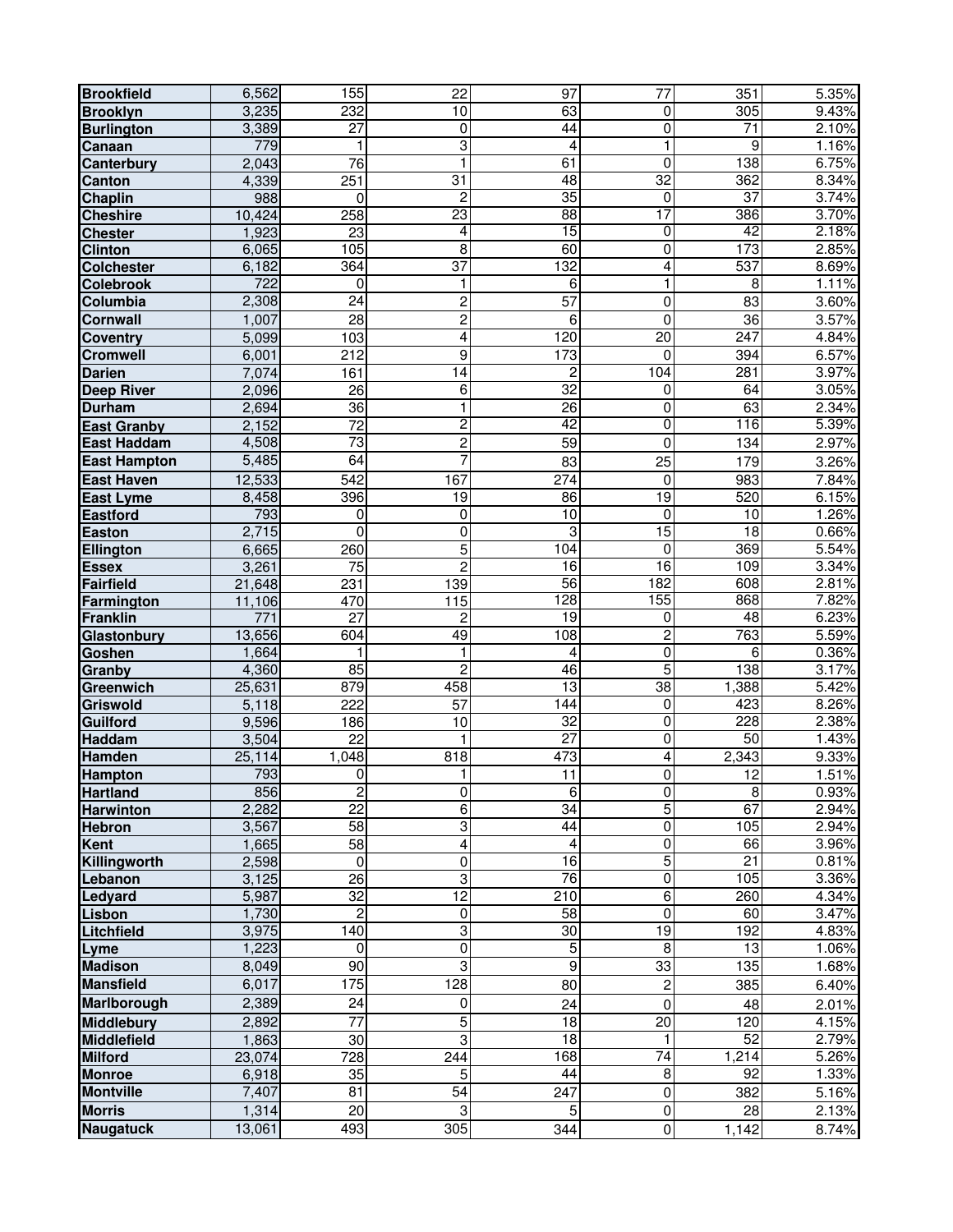| <b>New Canaan</b>       | 7,551  | 175               | 19               | $\overline{5}$            | 21              | 220             | 2.91% |
|-------------------------|--------|-------------------|------------------|---------------------------|-----------------|-----------------|-------|
| <b>New Fairfield</b>    | 5,593  | 0                 | $\overline{c}$   | $\overline{53}$           | 17              | 72              | 1.29% |
| <b>New Hartford</b>     | 2,923  | $\overline{12}$   | 3                | 47                        | 15              | $\overline{77}$ | 2.63% |
| <b>New Milford</b>      | 11,731 | 319               | 41               | 153                       | $\overline{20}$ | 533             | 4.54% |
| <b>Newington</b>        | 13,011 | $\overline{531}$  | 128              | 437                       | 36              | 1,132           | 8.70% |
| <b>Newtown</b>          | 10,061 | 134               | 7                | 80                        | $\overline{32}$ | 253             | 2.51% |
| <b>Norfolk</b>          | 967    | $\overline{21}$   | 1                | $\overline{5}$            | 0               | $\overline{27}$ | 2.79% |
| <b>North Branford</b>   | 5,629  | 62                | 14               | 45                        | $\mathbf 0$     | 121             | 2.15% |
| <b>North Haven</b>      | 9,491  | 393               | 51               |                           |                 |                 |       |
|                         |        |                   |                  | 85                        | 23              | 552             | 5.82% |
| <b>North Stonington</b> | 2,306  | $\mathbf 0$       | 1                | $\overline{21}$           | 6               | 28              | 1.21% |
| <b>Old Lyme</b>         | 5,021  | 64                | $\overline{c}$   | $\overline{14}$           | 3               | 83              | 1.65% |
| <b>Old Saybrook</b>     | 5,602  | $\overline{52}$   | $\overline{15}$  | $\overline{21}$           | $\overline{73}$ | 161             | 2.87% |
| Orange                  | 5,345  | 46                | 10               | 10                        | $\overline{6}$  | $\overline{72}$ | 1.35% |
| Oxford                  | 4,746  | $\overline{36}$   | 3                | 26                        | $\pmb{0}$       | 65              | 1.37% |
| <b>Plainville</b>       | 8,063  | 205               | 46               | 282                       | $\overline{22}$ | 555             | 6.88% |
| Plymouth                | 5,109  | 178               | $\overline{20}$  | 174                       | 0               | 372             | 7.28% |
| Pomfret                 | 1,684  | $\overline{32}$   | $\overline{c}$   | 13                        | $\mathbf 0$     | 47              | 2.79% |
| Portland                | 4,077  | 185               | 90               | 64                        | $\pmb{0}$       | 339             | 8.31% |
| <b>Preston</b>          | 2,019  | 40                | 5                | 38                        | 0               | $\overline{83}$ | 4.11% |
| <b>Prospect</b>         | 3,474  | $\mathbf 0$       | 4                | 43                        | 45              | 92              | 2.65% |
| <b>Redding</b>          | 3,811  | 0                 | $\overline{c}$   | 15                        | $\overline{0}$  | 17              | 0.45% |
| Ridgefield              | 9,420  | $\frac{175}{175}$ | 6                | 26                        | 79              | 286             | 3.04% |
| <b>Rocky Hill</b>       | 8,843  | 235               | 62               | 157                       | $\overline{0}$  | 454             | 5.13% |
| <b>Roxbury</b>          | 1,167  | $\overline{19}$   | 0                | 5                         | $\overline{0}$  | $\overline{24}$ | 2.06% |
| <b>Salem</b>            | 1,635  | $\mathbf 0$       | 4                | 30                        | 0               | 34              | 2.08% |
| <b>Salisbury</b>        | 2,593  | $\overline{24}$   | 0                | $\overline{c}$            | 14              | 40              | 1.54% |
| <b>Scotland</b>         | 680    | $\mathbf{0}$      |                  | 28                        | $\mathbf 0$     | 29              | 4.26% |
| Seymour                 | 6,968  | 262               | 29               | 98                        | $\overline{0}$  | 389             | 5.58% |
| <b>Sharon</b>           | 1,775  | $\overline{32}$   | 1                | 3                         | $\overline{0}$  | 36              | 2.03% |
| <b>Shelton</b>          | 16,146 | 254               | 40               | 118                       | 82              | 494             | 3.06% |
| Sherman                 | 1,831  | 0                 |                  | 6                         | $\overline{0}$  |                 | 0.38% |
| <b>Simsbury</b>         | 9,123  | 289               | 63               | 86                        | $\pmb{0}$       | 438             | 4.80% |
| <b>Somers</b>           | 3,479  | 146               | 7                | 33                        | $\overline{0}$  | 186             | 5.35% |
| <b>South Windsor</b>    | 10,243 | 443               | $\overline{57}$  | 186                       | $\overline{12}$ | 698             | 6.81% |
| <b>Southbury</b>        | 9,091  | 90                | 7                | 31                        | $\mathbf 0$     | 128             | 1.41% |
| Southington             | 17,447 | 499               | 62               | 317                       | 54              | 932             | 5.34% |
| <b>Sprague</b>          | 1,248  | 20                | 12               | 24                        | 1               | $\overline{57}$ | 4.57% |
| <b>Stafford</b>         | 5,124  | 257               | 20               | 115                       | $\overline{0}$  | 392             | 7.65% |
| <b>Sterling</b>         | 1,511  | 0                 | 6                | $\overline{21}$           | $\overline{0}$  | $\overline{27}$ | 1.79% |
| Stonington              | 9,467  | 441               | $\overline{19}$  | 79                        | $\overline{c}$  | 541             | 5.71% |
| <b>Stratford</b>        | 21,091 | $\overline{524}$  | 425              | 344                       | 33              | 1,326           | 6.29% |
| <b>Suffield</b>         | 5,469  | 296               | 6                | 48                        | 15              | 365             | 6.67% |
| <b>Thomaston</b>        | 3,276  | 104               | 5                | 97                        | $\overline{0}$  | 206             | 6.29% |
| <b>Thompson</b>         | 4,171  | 151               | $\overline{13}$  | 42                        | $\pmb{0}$       | 206             | 4.94% |
| <b>Tolland</b>          | 5,451  | 127               | $\overline{12}$  | 95                        | $\overline{3}$  | 237             | 4.35% |
| <b>Trumbull</b>         | 13,157 | 315               | 19               | 82                        | 315             | 731             | 5.56% |
| <b>Union</b>            | 388    | $\mathbf 0$       | $\mathbf 0$      | $\,6\,$                   | 0               | 6               | 1.55% |
| Voluntown               | 1,127  | 20                |                  | $\overline{22}$           | $\overline{0}$  | 43              | 3.82% |
| Wallingford             | 18,945 | 354               | $\overline{142}$ | 296                       | 35              | 827             | 4.37% |
|                         | 811    | 0                 | $\pmb{0}$        |                           | $\pmb{0}$       |                 |       |
| Warren                  |        |                   |                  | 1                         |                 |                 | 0.12% |
| Washington              | 2,124  | 17                | $\overline{c}$   | $\ensuremath{\mathsf{3}}$ | 23              | 45              | 2.12% |
| Waterford               | 8,634  | 213               | 33               | 239                       | $\overline{0}$  | 485             | 5.62% |
| Watertown               | 9,096  | 205               | 33               | 216                       | $\pmb{0}$       | 454             | 4.99% |
| <b>West Hartford</b>    | 26,396 | 643               | 852              | 320                       | 250             | 2,065           | 7.82% |
| Westbrook               | 3,937  | 140               | 5                | 29                        | 29              | 203             | 5.16% |
| <b>Weston</b>           | 3,674  | 0                 | $\overline{c}$   | 6                         | 0               | 8               | 0.22% |
| <b>Westport</b>         | 10,399 | 265               | 60               | $\overline{c}$            | 63              | 390             | 3.75% |
| Wethersfield            | 11,677 | 705               | 109              | 258                       | $\overline{0}$  | 1,072           | 9.18% |
| Willington              | 2,637  | 160               | 6                | 35                        | $\mathbf 0$     | 201             | 7.62% |